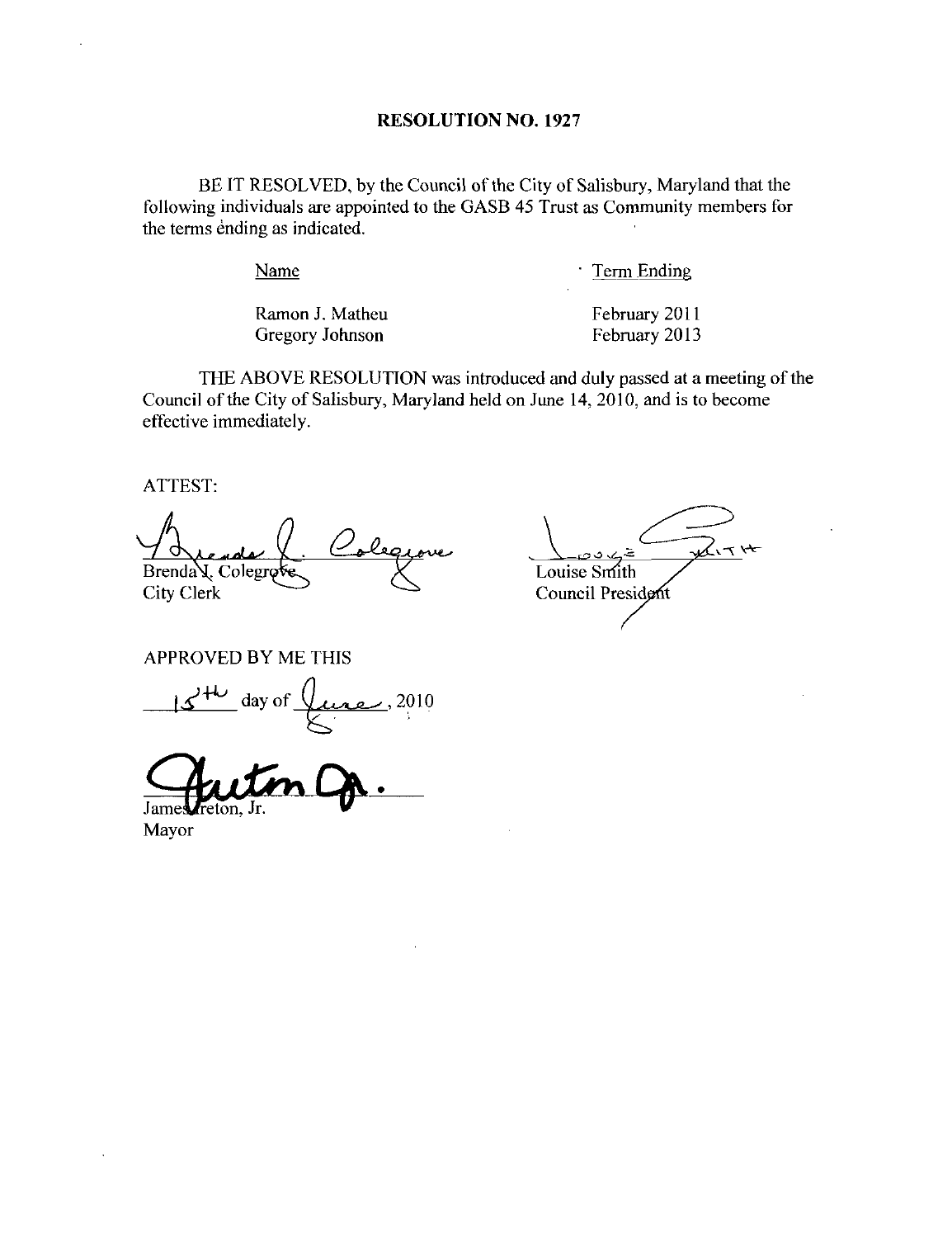## **City of Salisbury**

# Memo

Ñ

| To: | John R. Pick, City Administrator                     |  |
|-----|------------------------------------------------------|--|
|     | From: Pamela B. Oland, Director of Internal Services |  |
|     | <b>Date:</b> June 7, 2010                            |  |
|     | <b>Re:</b> Trustees for the GASB 45 Trust            |  |

The City of Salisbury participates with the Board of Education of Wicomico County and Wicomico County on a GASB 45 trust. The two other members also participate in a retirement trust. The Retirement Plan Investment Trustees consists of 3 community members <sup>2</sup> Wicomico County Board of Education employee participants <sup>2</sup> Wicomico County government employee participants and 1 County & 1 Board Finance or Human Resource representative. The GASB 45 trustees are the same as above, plus three trustees appointed by the Salisbury City Council. The terms are basically staggered within each group

Dan Kwiatkowski, CPA of Kwiatkowski and Associates, has been a Community representative of the Trusts since their respective inceptions. Dan has resigned. Mike Thompson, the County Retirement Plan Administrator, recommended Ramon (Ray) J. Matheu as Dan's replacement to Rick Pollitt, the County Executive and to the Wicomico County Council The County Council voted on April 6 <sup>2010</sup> to appoint Ray Matheu as trustee to complete the 3 year term, ending February 2011. The BOE is planning to vote on this appointment at their June 8, 2010 meeting.

Ed Taylor, a retired educator and former County Councilman has been a Community representative of the Retirement Trust since April 2007 and the GASB 45 trust since inception in June 2007. Ed has resigned. Gregory Johnson, President & CEO of Hebron Savings Bank has been recommended by Michelle Wright, BOE Vice President as a community member for both trusts The BOE is planning to vote on Greg Johnson to complete the 3 year term, ending February 2013 at their June 8, 2010 meeting. The County will consider this at a future meeting.

Attached please find resumes for both gentlemen and a resolution recommending the appointment of both men to the GASB 45 trust as community representatives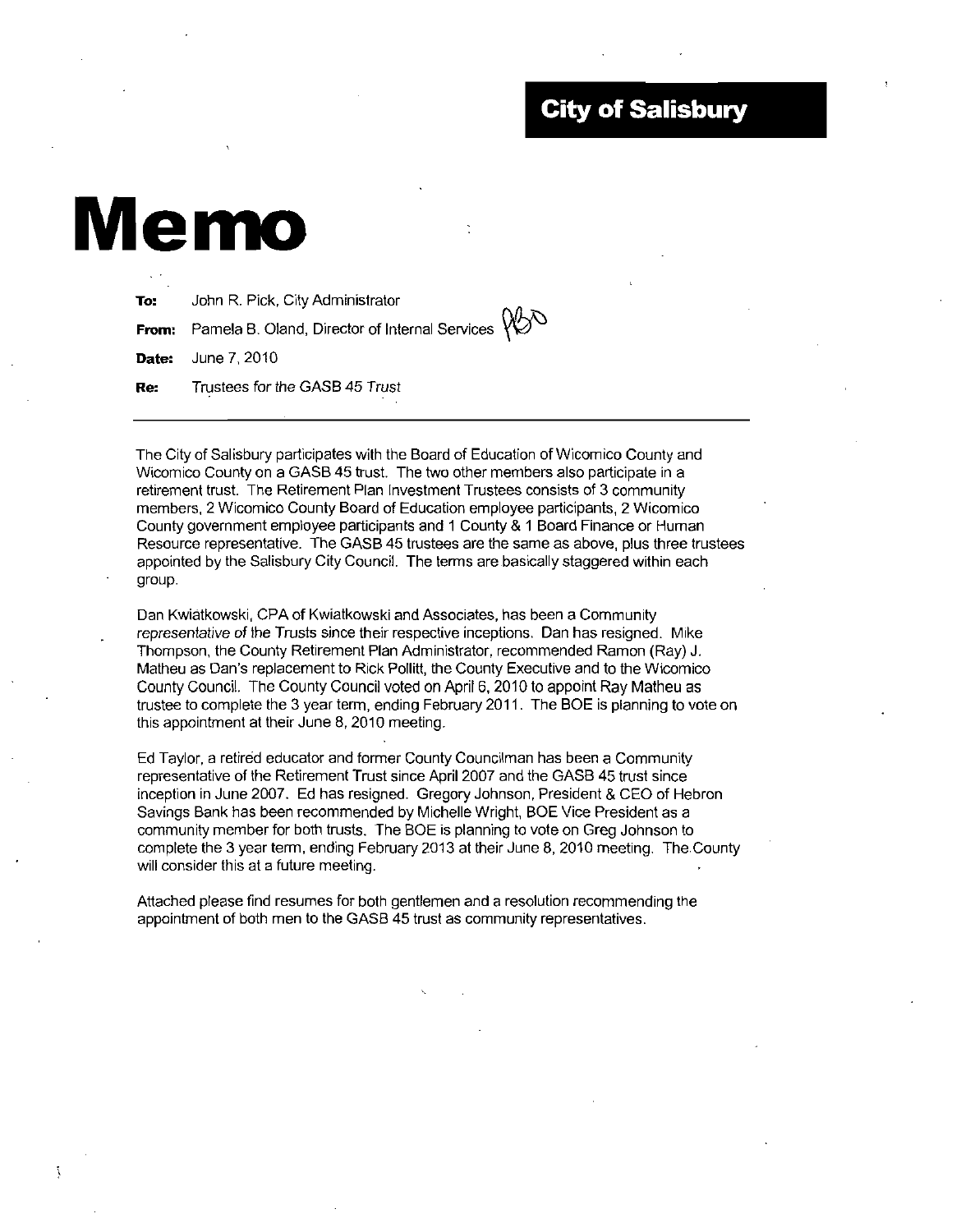WCBOE & WCG

EMPLOYEES' RETIREMENT INVESTMENT TRUST

| TO:<br>From: | Board members $\Lambda$<br>Carl Vincent    |
|--------------|--------------------------------------------|
| Subi:        | Greg Johnson, trustee nominee              |
| Date:        | June 3, 2010                               |
| CC:          | Bruce Ford, Retirement & GASB #45 Trustees |

This is a brief bio submitted by Greg.

Gregory W. Johnson President and CEO Hebron Savings Bank

### Background Backg<br>Doro

Background<br>Born on August 26, 1967, I attended The Country School in Easton from K-8,<br>attended Cambridge South Dorchester High School where I graduated Number 2<br>in a class of 200 plus. During high school. I played varsity round<br>on August 26, 1967, I attended The Country years and attempted noling south butthester high school where I graduated wumber 2<br>of 200 plus. During high school, I played varsity baseball four<br>ttempted to play football until a gentleman from Wi-Hi<br>my shoulder.....ouch!!! years and<br>dislocated dislocated my shoulder.....ouch!!!

ated my shoulder……ouch!!!<br>graduation in 1985, I attended Washington College on an academic<br>rship. At graduation, I placed number 7 out of 189 students with a<br>-3 87 and 3 degree in Business Management... Mu thesis was en Se scholarship. At graduation, I placed number 7 out of 189 students with a GPA of387 and <sup>a</sup> degree in Business Management My thesis was on Second GPA Of 3.07 and a degree in Business Management. My thesis was on Seco<br>National Federal Savings Bank and Loyola Federal and it received thesis<br>honors from the business department.

#### Work Experience

After graduation, I was recruited by the FDIC to become a federal bank After graduation, I was recruited by the FDIC to become a federal bank<br>examiner where I worked (and traveled extensively) for three years. I then<br>interviewed for a commercial banking position with the First National Bank of Maryland interviewed for a commercial banking position with the First National Bank<br>of Maryland. Once I completed the commercial banking credit training in Salisbury Regional Office where I reported to John Sherwell (former Board member) and Gene Malone. In 1994, Steve Pusey from Hebron Savings Bank<br>(HSB) called and asked me to come to work for him as a Vice Baltimore, I was fortunate to be able to transfer to First<br>Salisbury Regional Office where I reported to John Sherwell<br>nucleon and Cana Malaysin Trade of the Press Description fortunate to be able to transfer to it received thesi<br>Deme a federal bank<br>Priche pears. Interpretacy of First National<br>Servell (former Boster)<br>National's<br>Repretacy (former Boster)<br>Reprend Savings Band<br>Reprend Savings Band<br>Reprend Savings Band Henber, and dene i<br>(HSB) called and a<br>President/Business (HSB) called and asked me to come to work for him as a Vice President/Business Development Officer. At that time, HSB had total assets of \$52 million. After three years, Steve promoted me to Senior Vice President/Chief Credit Officer. In 2001, the Board of Directors named me of \$52 million.<br>President/Chief C<br>as President/Chie In 2001, the Board of Directors named me as President/Chief Executive Officer at which time the bank had total<br>assets of \$139 million and four branches. Today, we have achieved total<br>assets of \$450 million, eleven branches, 100 employees, and have remain as President/Chief Executive Officer at which time the bank had total assets of ۶۱۶<br>assets of \$45 assets of \$450 million, eleven branches, 100 employees, and have remained profitable during the "Perfect Economic Storm." as President/Chief Ex<br>assets of \$139 millic<br>assets of \$450 millic<br>profitable during the<br>Greg stated that he a<br>as a community member<br>If you have any quest<br>410-677-4567, or emai<br>H:\MS\_Data\Word\Aetna\Truste

Greg stated that he appreciates the nomination and looks forward to serving as a community member on both Trusts once approved.

If you have any questions or need additional<br>410-677-4567, or email me at <u>cvincent@wcboe.o</u> If you have any questions or need additional information, please call me at If you have any questions or need add<br>410-677-4567, or email me at <u>cvincent</u><br>H:\MS\_Data\Word\Aetna\Trustee Johnson bio 1006.doc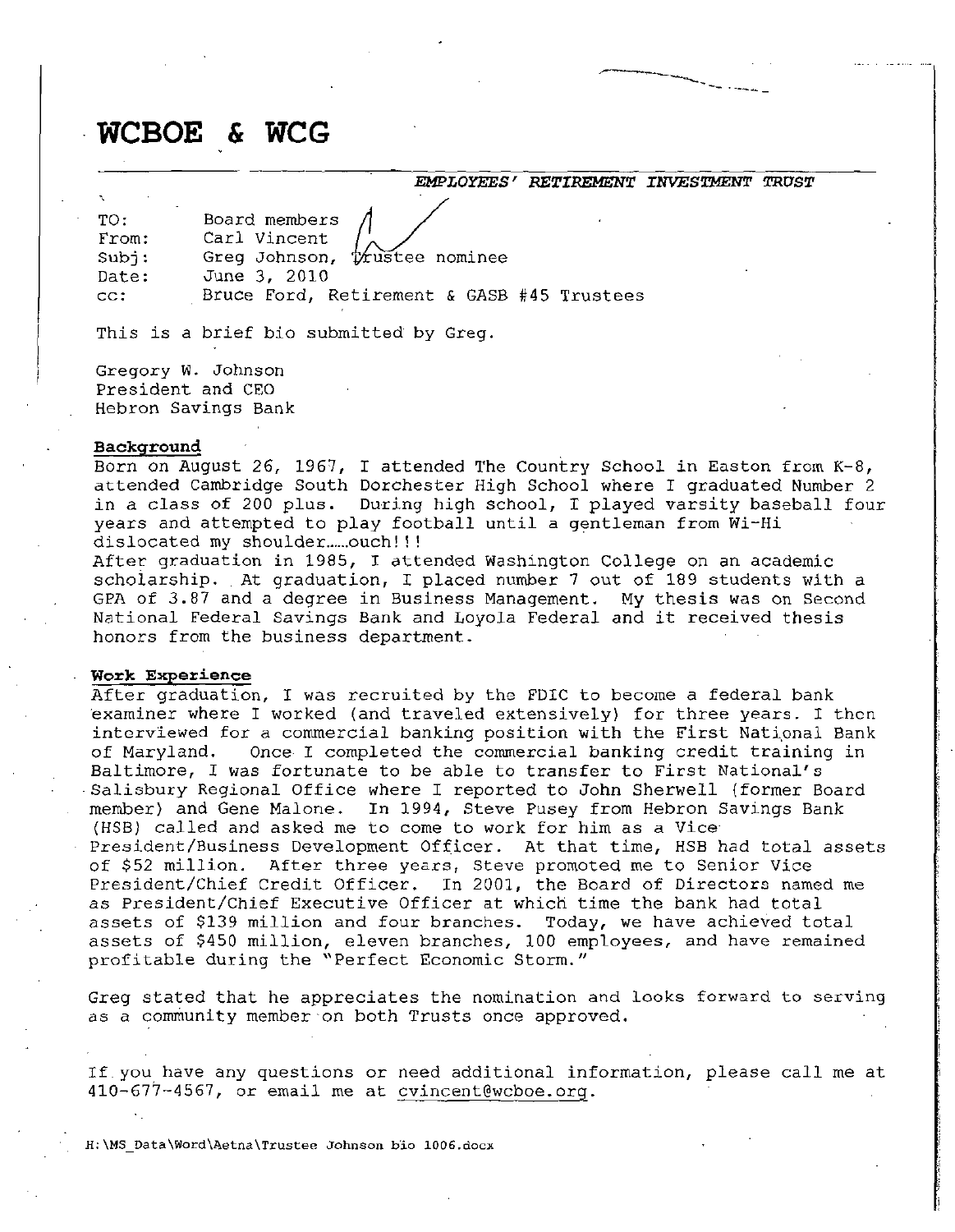RAMON J. MATHEU 908 Camden Avenue Salisbury, MD 21801 Res: (410) 749-1620 Bus: (410) 835-2000

#### SUMMARY OF QUALIFICATIONS

BROKER/AGENT has proven background in the insurance field. -12 years in Claims Adjusting

-28 years in Underwriting and Sales

-Licensed in MD, DE, VA, NC and PA

#### **EXPERIENCE**

#### $Q$ errero 2008

1980-Present

THE SMITH, CROPPER & DEELEY AGENCY, Willards, MD Vice President/Broker/Agent - Wholesale and Retail Markets

Established a Transportation Insurance Department and work extensively with truck insurance markets through various U.S.A., Lloyds Brokers, domestic and foreign insurers, as well as standard markets for all lines of coverage. Market and underwrite insurance programs for Lloyds and British companies specializing in coastal property programs. Hold Lloyds underwriting approval and binding authority.

#### THE HARDESTER CORPORATION, Salisbury, MD Insurance Broker/Agent

Specialized in all phases of insurance to include sales, service, advertising, marketing and claims within a five-state area. Worked closely with truck fleet owners and individuals, underwriting their transportation insurance needs. Developed specific marketing and advertising programs for truck insurance sales force, both retail and wholesale operations. Assisted with planning and administration of subordinate operations. Four years as Claims Manager handling heavy equipment appraisals, loss adjustments and subrogation under Lloyd's physical damage contracts.

#### CONTINENTAL INSURANCE COMPANY, Salisbury, MD Resident Adjuster

Handled all lines, claims and losses, both first and third party investigation and settlements with \$75,000 draft authority limit. Familiar with all phases of property and casualty claims work. Supervising Adjuster - Philadelphia, PA (3 years) Claims Examiner - Newark, NJ (4 years)

#### EDUCATION

| RUTGERS UNIVERSITY, Newark, NJ                    | 2 years |
|---------------------------------------------------|---------|
| INSURANCE INSTITUTE OF AMERICA, Philadelphia, PA  | 6 years |
| CONTINENTAL INSURANCE COMPANY<br>Adjusters School | 2 years |

#### **ORGANIZATIONS**

Rotary Club, Salisbury, MD, Director Sallsbury Chamber of Commerce, Director Asbury United Methodist Church, Administrative Board Maple Shade Residential Homes, Treasurer Eastern Shore Symphony Society, President Delmarva Claim Adjuster Association, Past President Wicomico Republican Central Committee, Past Chairman Salisbury Jaycees, Past President

1972-1980

1960-1972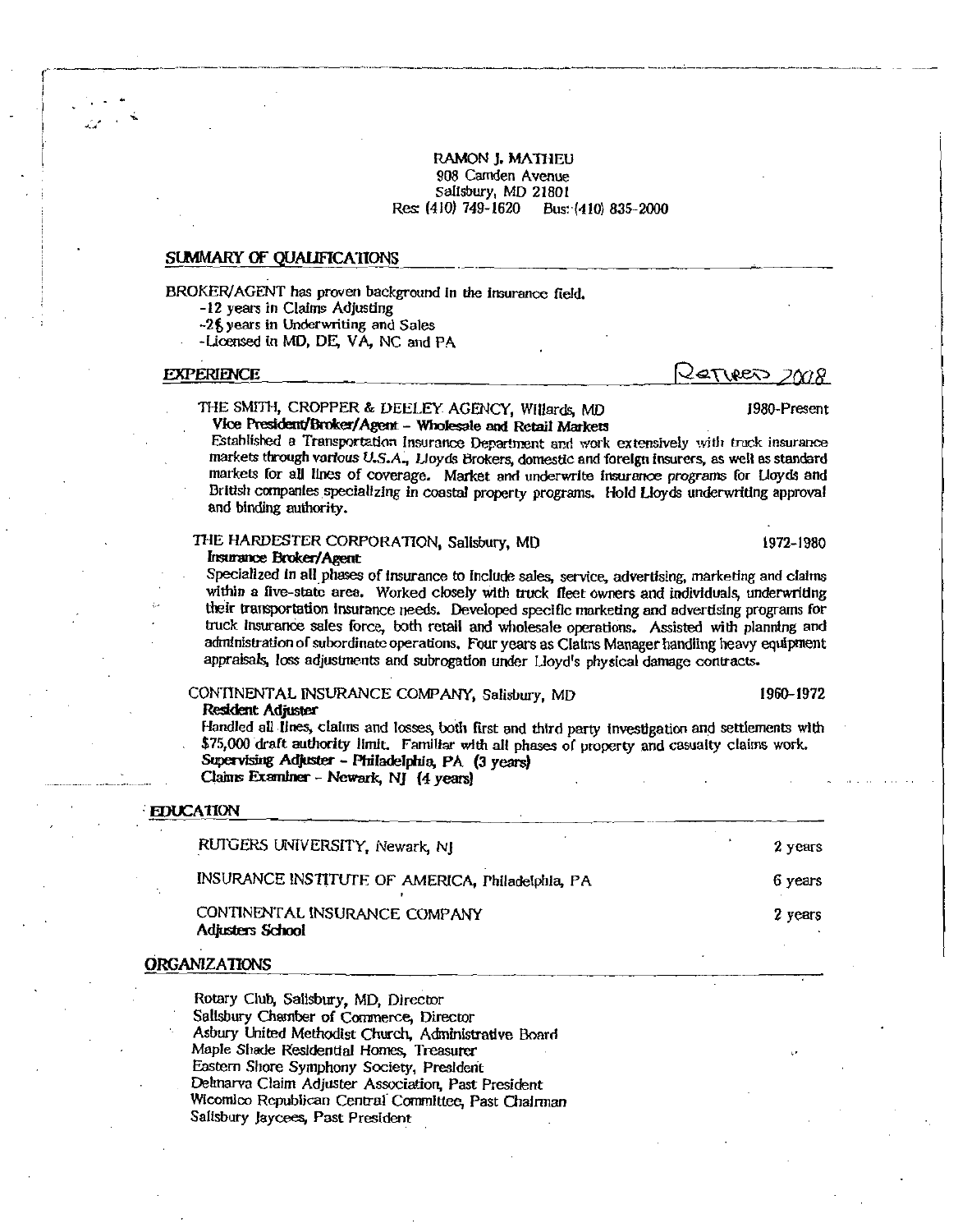## BOARD OF EDUCATION OF WICOMICO COUNTY Board Agenda Item

#### TITLE: Retirement Plan & GASB #45 Trustee MEETING DATE: June 8, 2010

| 1 st Reading        | Report               | Regular/Special Meeting<br>X |
|---------------------|----------------------|------------------------------|
| 2nd Reading         | <b>Information</b>   | <b>Executive Session</b>     |
| Adoption/Approval X | <b>Presentations</b> | <b>Work Session</b>          |
| Appointment         |                      | Hearing                      |

#### OVERVIEW/RECOMMENDATION

The Retirement Plan Investment Trustees consists of <sup>3</sup> community members <sup>2</sup> Wicomico County Board of Education employee participants, 2 Wicomico County government employee participants and 1 County & 1 Board Finance or Human Resource representative. The terms are staggered within employer or group. The trustees<br>trustees of the GASB #45 Trust are the nine (9) Retirement Plan Investment Trustees and three (3) trustees appointed by the Salisbury City Council. The terms are also staggered within employer or group, but correspond with the Retirement Plan (except for the City).

Ed Taylor, a retired educator and former County Councilman has been a Community representative of the Retirement Trust since April 2007 and the GASB #45 Trust since it's inception in June 2007. Ed has resigned. Gregory Johnson, President & CEO of Hebron Savings Bank has been recommended by the Michelle Ed Taylor, a retired educator and former County Councilman has been a Community representative of the<br>Retirement Trust since April 2007 and the GASB #45 Trust since it's inception in June 2007. Ed has<br>resigned. Gregory Joh Wright, Board Vice President to serve as a community member of both trusts. Greg's information will be shared with the City and County Councils for their review and ratification. It trustees of the GASB #45 Trust are the nine (9) Retirement Plan Investment Trustees and three (3) true appointed by the Salisbury City Council. The terms are also staggered within employer or group, but correspond with

complete the 3 year term, ending February 2013? Upon the Superintendent's recommendation, is there a motion to appoint Greg Johnson as trustee to complete the 3 year term, ending February 2013?

|         | FUTURE ACTION/FOLLOW-UP   |                    |  |  |
|---------|---------------------------|--------------------|--|--|
| DATE(S) | <b>ANTICIPATED ACTION</b> | PERSON RESPONSIBLE |  |  |
|         |                           |                    |  |  |
|         |                           |                    |  |  |
|         |                           |                    |  |  |

SUBMITTED BY: Carl Vincent

DATE: June 2, 2010

TO BE PRESENTED BY: Carl Vincent

EXHIBIT ATTACHED: Yes

APPROVAL/CONCURRENCE: The contract of the contract of the contract of the contract of the contract of the contract of the contract of the contract of the contract of the contract of the contract of the contract of the cont

Superintendent/Designee Signature

C:\Documents and Settings\poland\Local Settings\Temporary Internet Files\OLK62\BAI 100608 trustee 2.docx